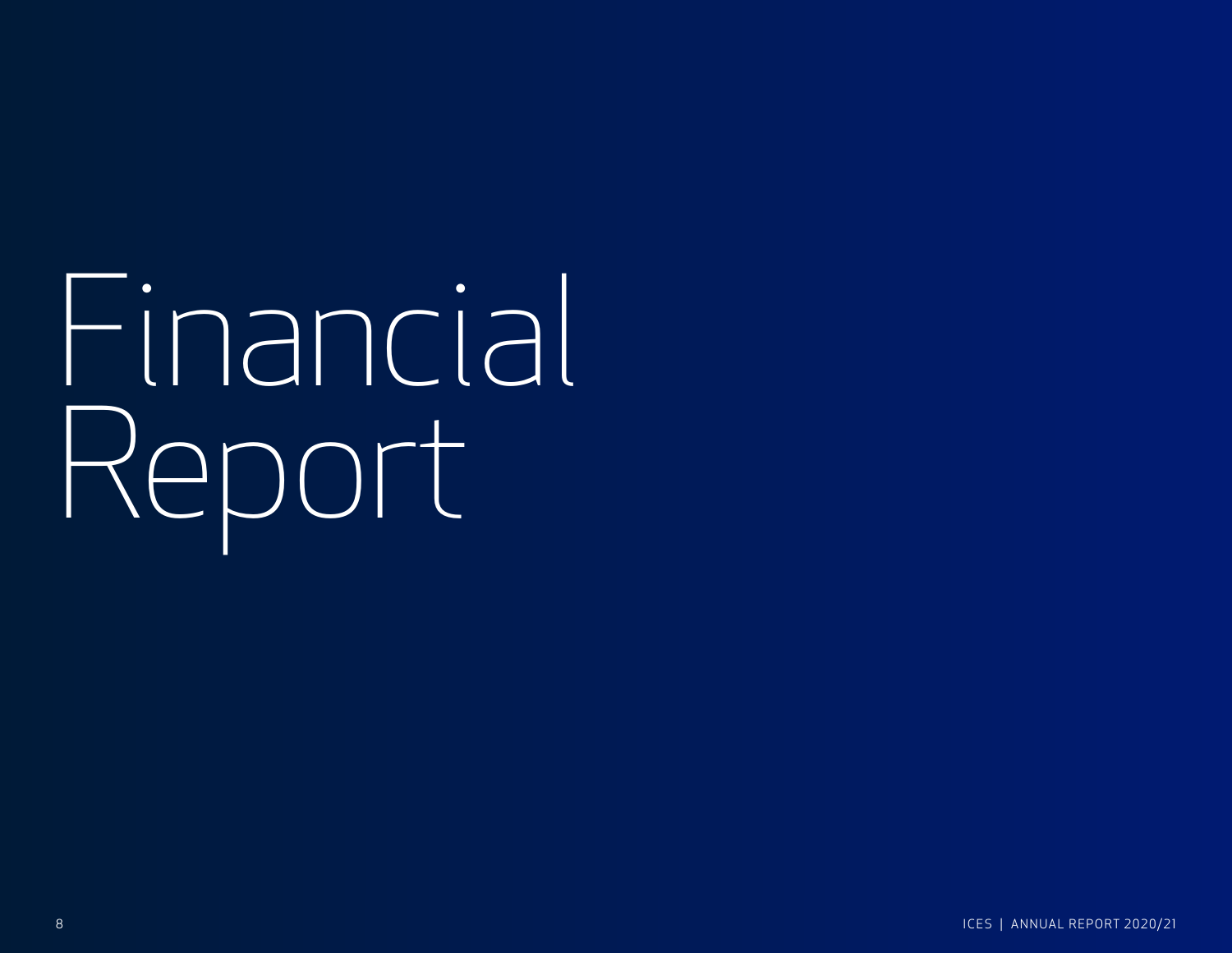## Statement of Financial Position

As at March 31, 2021 (in thousands of dollars)

| <b>ASSETS</b>                            | 2021   | 2020   |
|------------------------------------------|--------|--------|
|                                          |        |        |
| Cash                                     | 10,562 | 9,035  |
| Restricted cash                          |        | 1,686  |
| Accounts receivable                      | 3,534  | 3,424  |
| Prepaid expenses                         | 1,611  | 763    |
|                                          | 15,707 | 14,908 |
| Restricted long-term investments         | 2,289  | 2,234  |
| Capital assets                           | 1,250  | 1,051  |
|                                          | 19,246 | 18,193 |
| <b>LIABILITIES</b>                       |        |        |
| <b>Current Liabilities</b>               |        |        |
| Accounts payable and accrued liabilities | 3,553  | 2,433  |
| Due to Ministry of Health                |        | 351    |
| Deposit in trust                         | 3      | 1,686  |
| Deferred operating grants                | 5,001  | 8,073  |
| Due to Sunnybrook Health Sciences Centre | 347    | 323    |
| Deferred lease liability                 |        | 62     |
|                                          | 8,904  | 12,928 |
| Deposit in trust                         | 2,414  | 2,237  |
| Post-employment benefits                 | 964    | 829    |
| Deferred capital grants                  | 1,250  | 1,051  |
|                                          | 13,532 | 17,045 |
| <b>General fund</b>                      | 5,714  | 1,148  |
|                                          | 19,246 | 18,193 |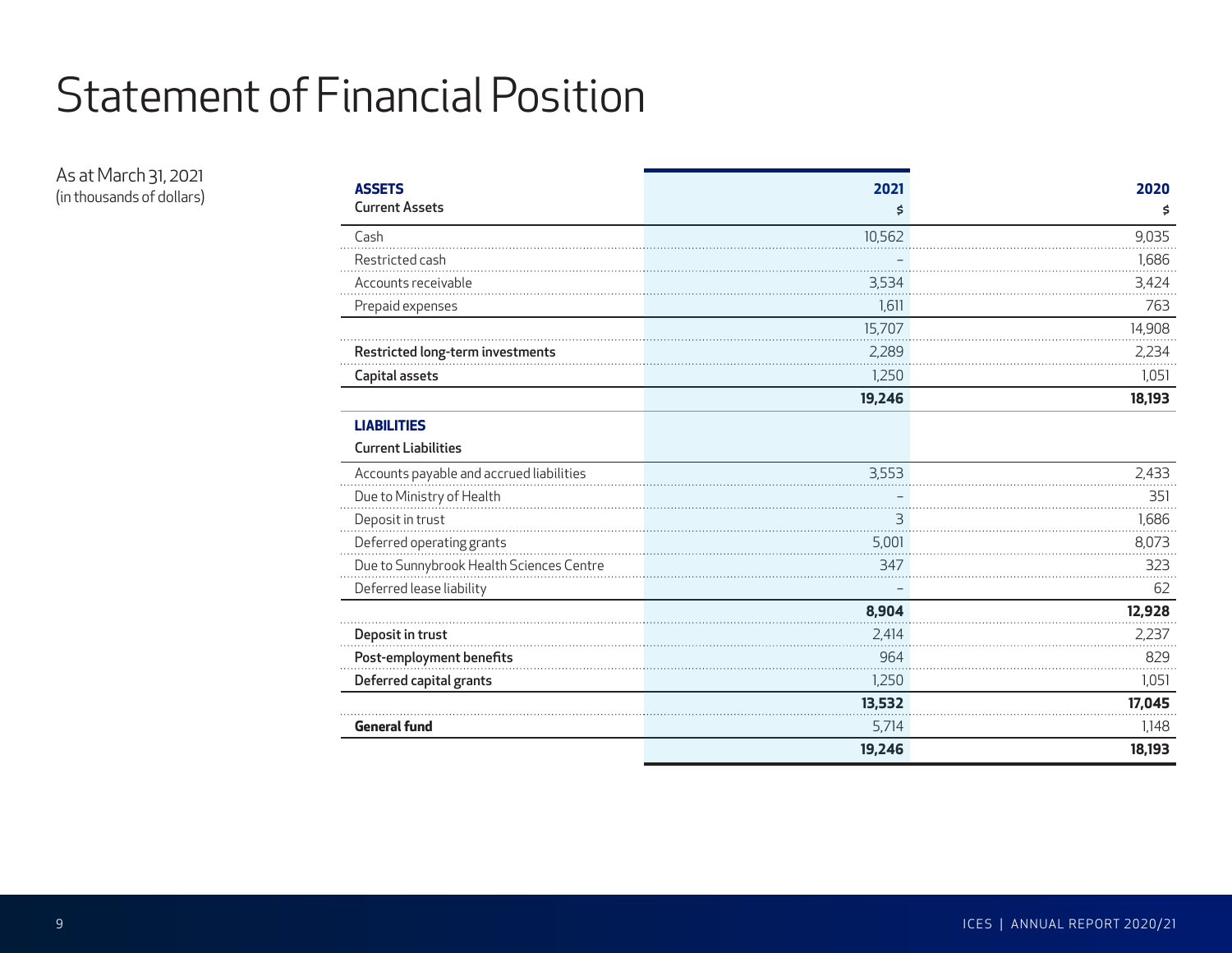## Statement of Operations and Changes in Fund Balances

For the year ended March 31, 2021 (in thousands of dollars)

| <b>REVENUE</b>                                       | 2021   | 2020   |
|------------------------------------------------------|--------|--------|
|                                                      | \$     | \$     |
| Grants - Ministry of Health                          | 14,433 | 10,765 |
| Grants and other revenue                             | 18,797 | 15,808 |
| Amortization of deferred capital grant               | 526    | 469    |
| Interest income                                      | 35     | 62     |
|                                                      | 33,791 | 27,104 |
| <b>EXPENDITURES</b>                                  |        |        |
| Employee costs                                       | 23,346 | 22,325 |
| Contracted services                                  | 43     | 287    |
| Information, technology and cybersecurity            | 2,311  | 1,622  |
| Office and general                                   | 688    | 883    |
| Amortization of tangible capital assets              | 526    | 469    |
| Professional fees                                    | 1,249  | 421    |
| Premises                                             | 1,001  | 1,086  |
|                                                      | 29,164 | 27,093 |
| Excess of revenues over expenditures<br>for the year | 4,627  | 11     |
| General fund - beginning of year                     | 1,148  | 781    |
| Remeasurement of post-employment benefits            | (61)   | 356    |
| General fund - end of year                           | 5,714  | 1,148  |